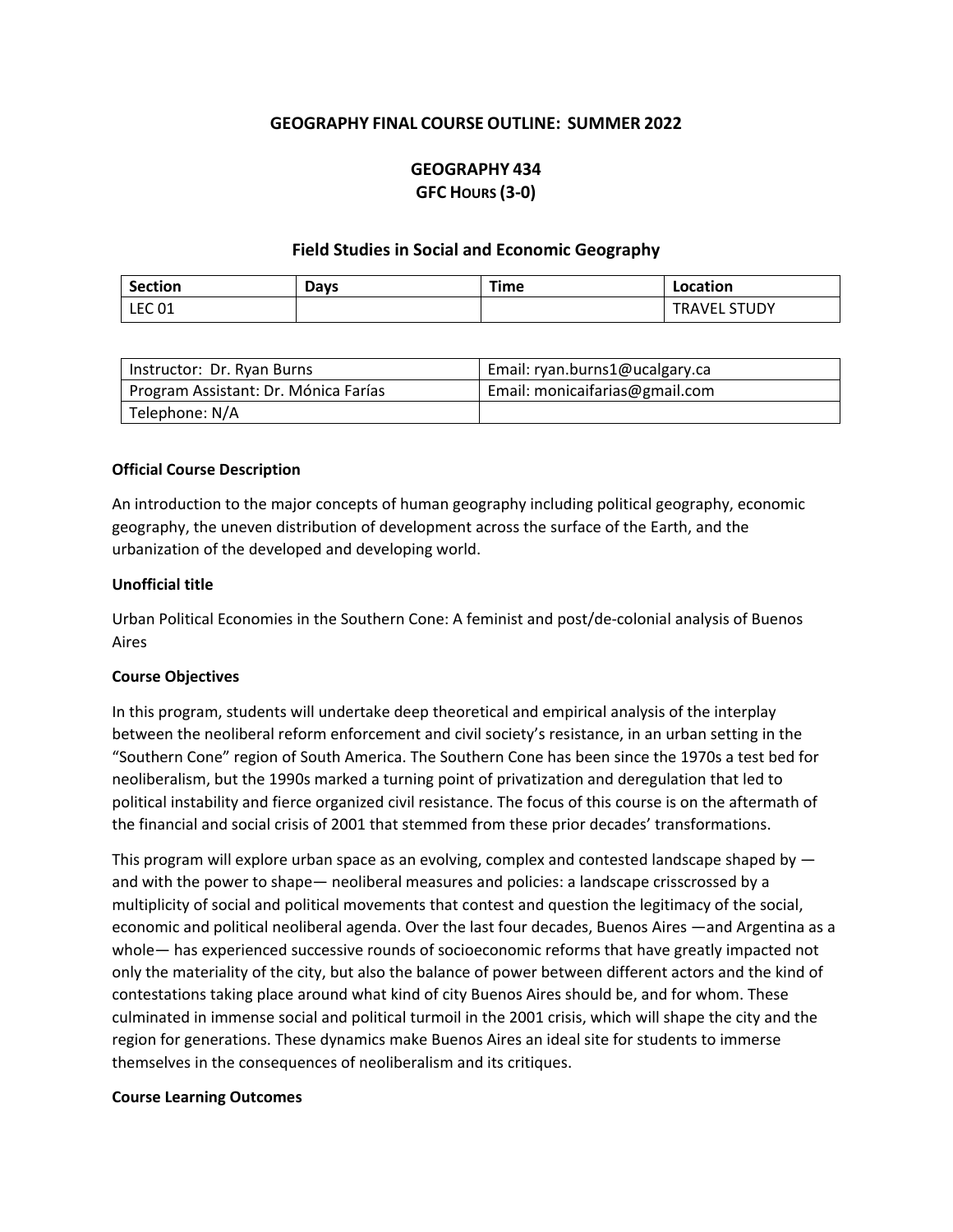The Department of Geography is committed to student knowledge and skill development. The table below lists the key learning outcomes for this course, the program-learning outcomes to which they contribute, and the expected level of achievement.

| <b>Course Learning Outcomes</b>                                                                                                                                                | $PLO(s)*$        | Level(s)       |
|--------------------------------------------------------------------------------------------------------------------------------------------------------------------------------|------------------|----------------|
| Explain the scalar political and economic causes of poverty and inequality<br>(in Buenos Aires and Argentina), supported by theoretical and empirical<br>evidence.             | 1,2,4,5,7,8      | $\overline{2}$ |
| Evaluate how diverse social actors struggle for political and economic<br>power within cities, and the implications of those struggles.                                        | 2,4,7,8          | $\overline{2}$ |
| Critique the ways that poverty and inequality are framed in both<br>Argentinian and Canadian popular discourse, reflecting vernacular<br>knowledges and deep-rooted beliefs.   | 1,2,4,5,7,8      | $\overline{2}$ |
| Compare and contrast the different types of urban social movements in<br>Argentina, their main claims, particular forms of organizing, and the<br>strategies they put forward. | 1, 2, 4, 5, 7, 8 | $\overline{2}$ |

### **By the end of this course, students should be able to:**

*\*PLOs = Program Learning Outcomes: 1 = reflect and communicate diverse human-environment perspectives, 2 = identify and explain human-environment processes, 3 = implement sampling, data collection, analyses and communication methods, 4 = analyze spatial and temporal aspects of human-environment systems, 5 = employ knowledge, arguments, and methodologies for solving human-environment problems, 6 = evaluate geospatial data and manipulate it to create cartographic products, 7 = communicate geographic concepts using oral, written, graphic, and cartographic modes, and 8 = demonstrate literacy skills.*

*\*\*Levels: 1 = Introductory, 2 = Intermediate, and 3 = Advanced.*

## **Prerequisites:**

None. A working knowledge of Spanish is desirable but not necessary.

### **Learning Resources**

Required readings will be posted to the course D2L.

**Grading (Weighting)**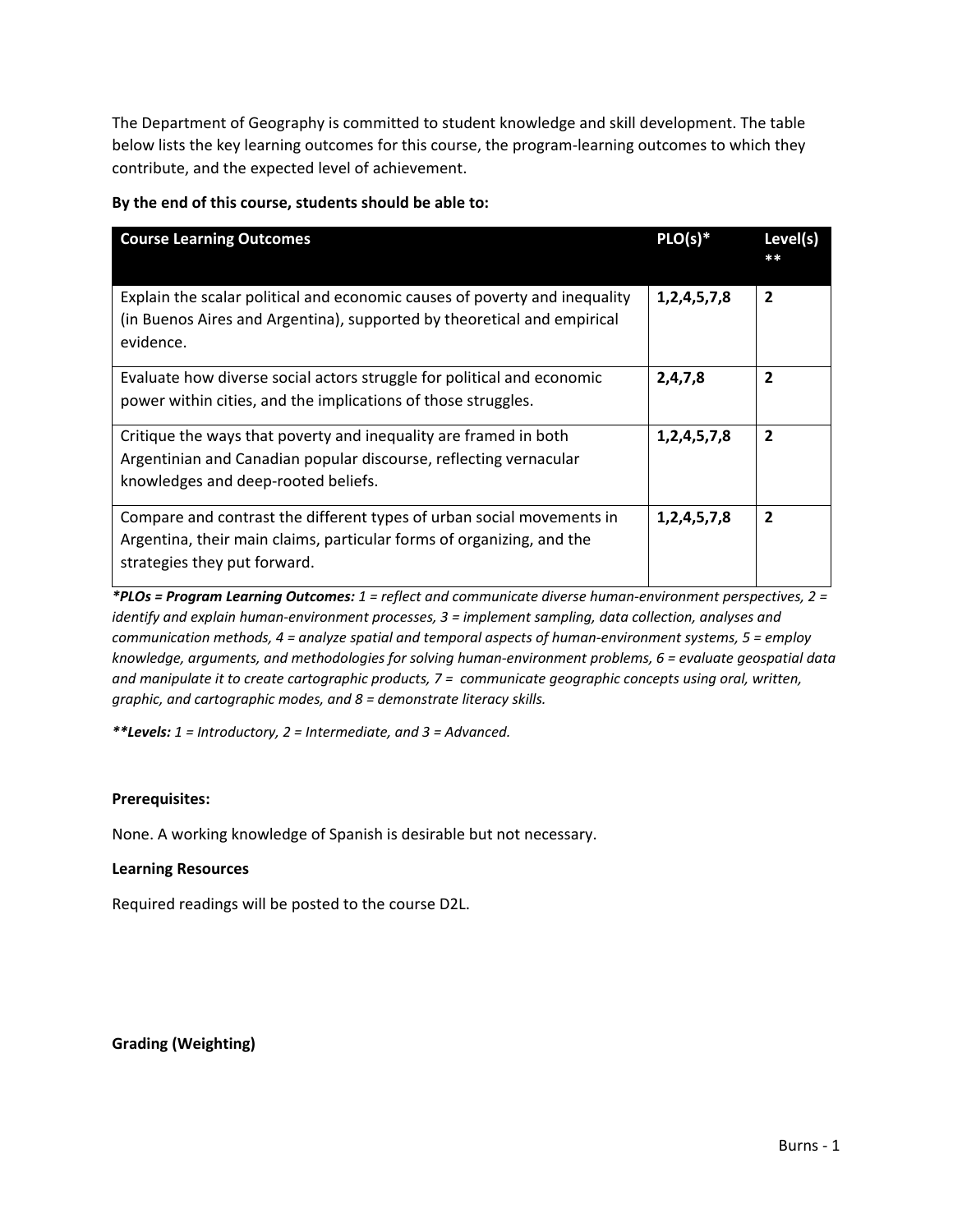| Weight  | <b>Assessed Components</b>                                     | Due                                                                                 |
|---------|----------------------------------------------------------------|-------------------------------------------------------------------------------------|
| 48<br>% | Reflection Letters (3)                                         | Aug 2, 16, 23.                                                                      |
|         |                                                                | Each exercise submission is worth 16% of the final evaluation.                      |
| 20      | Olla (participation in<br>the soup-kitchen at the<br>Asamblea) | End of term.                                                                        |
| 22      | Think pieces (4)                                               | Immediately before seminar discussions.                                             |
| 10      | Course participation                                           | Evaluated as a sustained contribution to seminar discussions<br>throughout the term |

*There is no final exam for this course.* 

## **Reflection Letters**

For each module, you will be writing a letter to a social actor/agent of your choice: human or non– human. Your reflection should incorporate course material from lectures and readings, but, rather than using formal academic citation, this course material will become the framework and toolkit that allows you to correspond with the actor you have chosen.

The central objective of these reflection letters is to creatively combine theoretical and historical material from readings and course lectures with your own embodied experience of this learning material as you inhabit the city and the distinct spaces conformed and contested through the processes we are studying. These letters will receive credit for completion, but the bar for credit is quite high, so you will be asked to revise and resubmit your letters to meet the expectations for intellectual engagement and creativity.

## **Olla (participation in the soup-kitchen at the Asamblea)**

Each of you will collaborate in the activities of the Olla Popular (Soup Kitchen) of the Asamblea de Plaza Dorrego during your time in Buenos Aires. You will record notes during and after the work. Afterwards, you will submit a reflection on social engagement in horizontal political spaces, drawing from your observations and embodied experience of the day's events.

## **Think pieces**

Before each seminar topic discussion, you will submit a 1-page think piece reflecting on the topic's readings. These are spaces for you to creatively engage, interpret, and reflect on that topic's readings.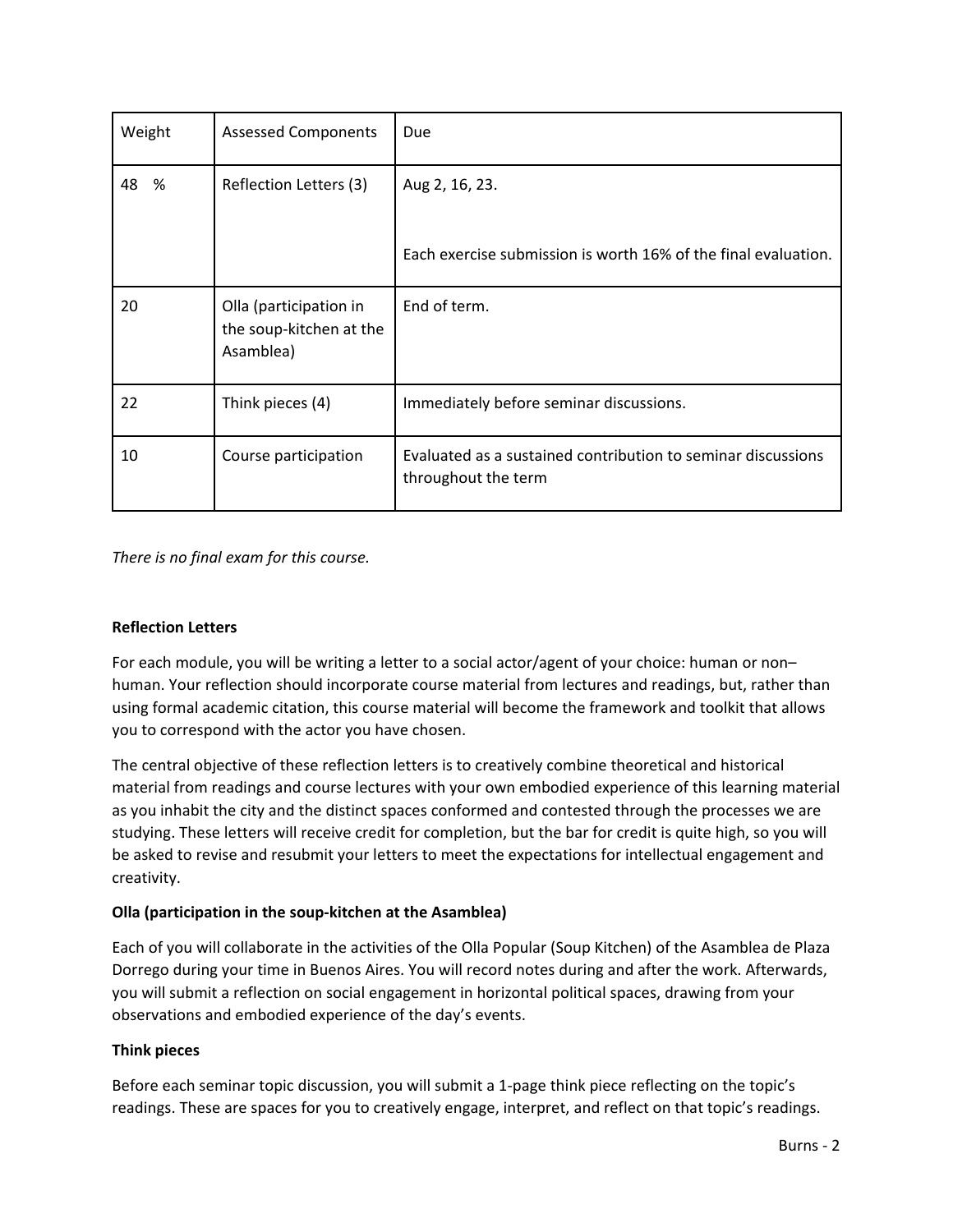These will be important for launching classroom discussions, and will provide a space for you to internalize and work through some of the difficult material.

# **Course Participation**

Unlike regular coursework on campus, all study abroad activities are mandatory. Participation, therefore, is not just showing up  $-$  it is showing up prepared and engaging thoughtfully and generously in all activities and with one another in the collective learning experience. What you learn in this study abroad is directly related to your willingness to engage wholeheartedly with the material, the assignments, and with one another. We expect you to come to each class meeting and activity on-time and prepared, and work to cultivate an intellectual community in our time together.

This study abroad is designed to enable learning inside and outside the classroom, during every single moment of your time in Argentina. The experience of learning through constant engagement in a new setting, through your embodied experience and your own discomfort, can be intense and exhausting. To assist you in this process, the study abroad coursework includes time to examine what comes up for you and what you notice about yourself. For each seminar you will answer a few questions as part of a personal reflection on your learning process (a "metacognitive awareness exercise" in pedagogical terms). We will also often ask you to take a few minutes to have an individual conversation with one of the Program Directors to reflect on your experience more broadly.

Additionally, remember to keep a diary of your daily experiences. While the Program Directors will never look at this diary, it will provide you with material for your blog posts and other writing exercises. It will also serve as a record of your experiences and your own growth throughout the program.

Participation in the course may also include other reflection assignments and discussions following course activities, so be open to sharing your thoughts!

- It is essential to pass all components to pass the course as whole.
- Given the intensive timeline of this course, your punctual submission of assignments is crucial, and the late penalty proportionally steep. We will allow one (and only one) chance to re-submit work throughout the course. This late assignment will be penalized 10% per 24 hours of tardiness.

## **Grading System**

| $96 - 100$ A+ | $77 - 80$ B  | $59 - 61$ C- |  |
|---------------|--------------|--------------|--|
| $90 - 95$ A   | $71 - 76$ B- | $55 - 58$ D+ |  |
| $86 - 89$ A-  | $65 - 70$ C+ | $50 - 54$ D  |  |
| $81 - 85$ B+  | $62 - 64$ C  | $0 - 49$ F   |  |

In the event that a student misses any course work due to illness, supporting documentation, such as a medical note or a statutory declaration will be required see:

[https://www.ucalgary.ca/pubs/calendar/current/m-1.html.](https://www.ucalgary.ca/pubs/calendar/current/m-1.html) We will accommodate reasonable unexpected difficulties related to health and wellbeing.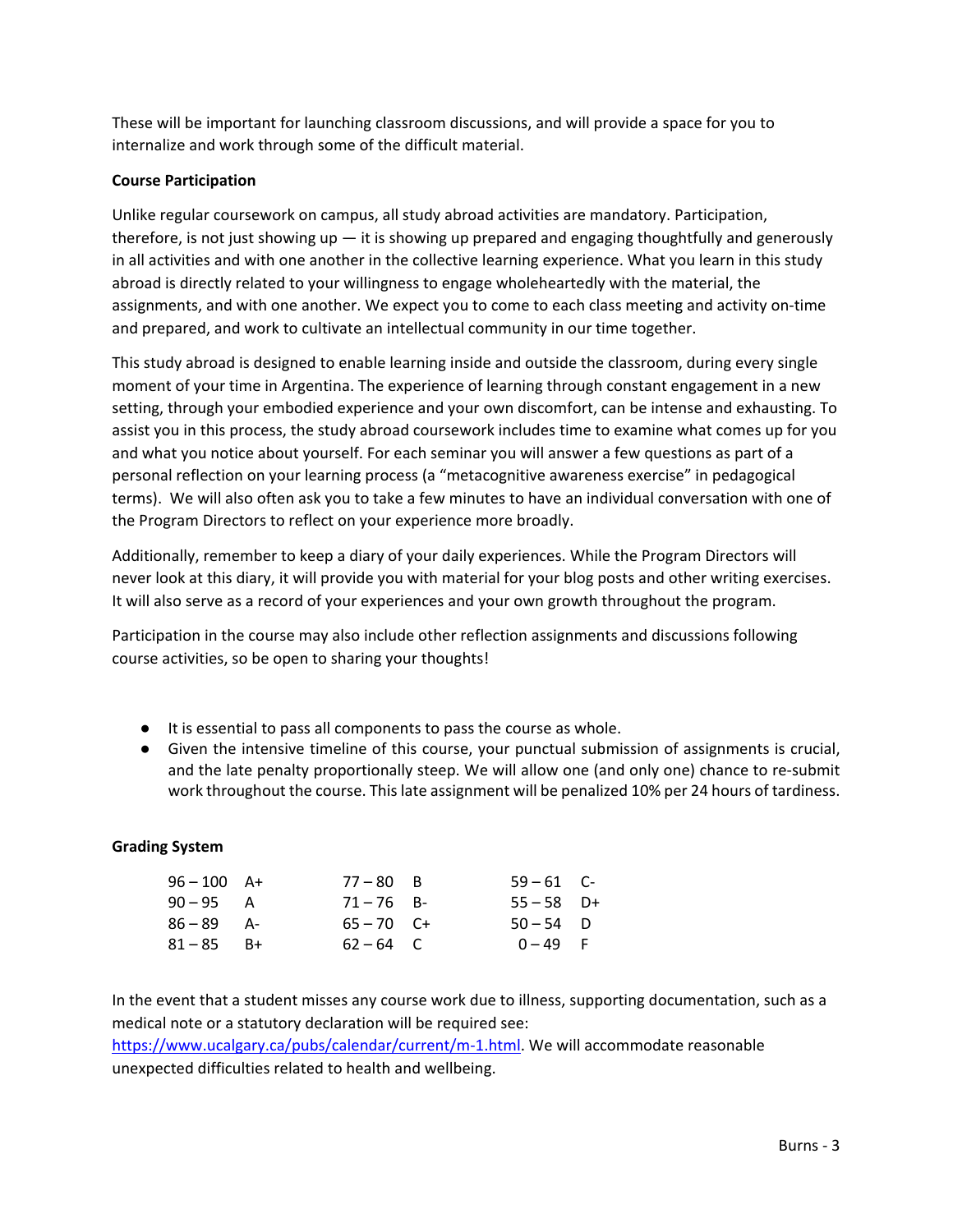Please refer t[o https://www.ucalgary.ca/registrar/registration/appeals/student-faq](https://www.ucalgary.ca/registrar/registration/appeals/student-faq) for frequently asked questions concerning the provision of a medical note/statutory declaration.

# **Supplementary Fees**

No supplementary fees will be assessed.

*For additional detailed course information posted by the instructor, visit the course Desire2Learn page online at [https://d2l.ucalgary.ca/d2l/home.](https://d2l.ucalgary.ca/d2l/home)*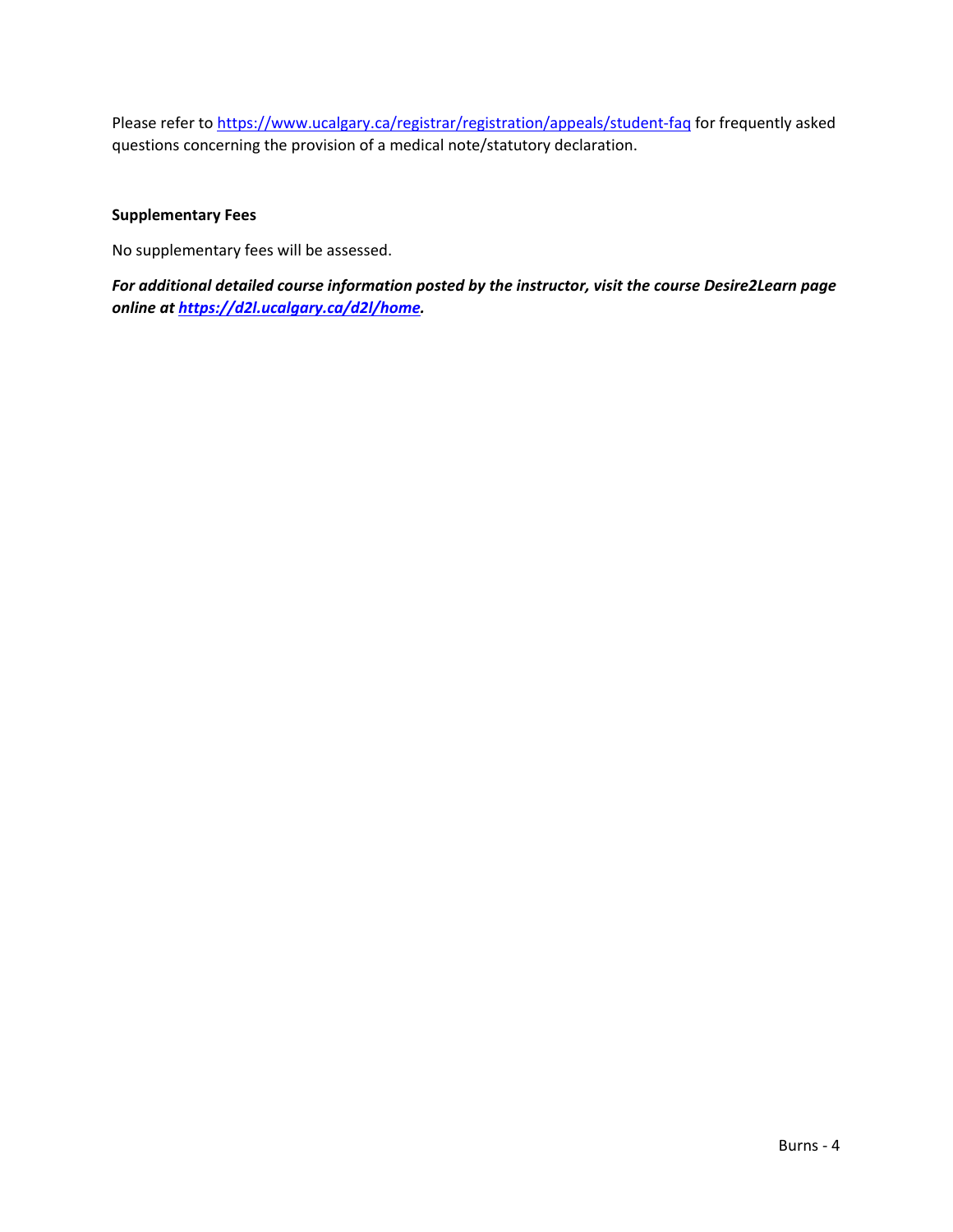# **GEOGRAPHY FINAL COURSE OUTLINE: SUMMER 2022**

# **GEOGRAPHY 434 GFC HOURS (3-0)**

### **SUPPLEMENTAL INFORMATION**

### **Principles of Conduct**

The University Calendar includes a statement on the principles of conduct expected of all members of the university community (including students, faculty, administrators, any category of staff, practicum supervisors, and volunteers), whether on or off university property. This statement applies in all situations where members of the university community are acting in their university capacities. All members of the university community have a responsibility to familiarize themselves with the principles of conduct statement, which is available at: [www.ucalgary.ca/pubs/calendar/current/k.html.](http://www.ucalgary.ca/pubs/calendar/current/k.html)

### **Plagiarism, Cheating, and Student Misconduct**

The University of Calgary is committed to the highest standards of academic integrity and honesty. Students are expected to be familiar with these standards regarding academic honesty and to uphold the policies of the University in this respect.

Academic dishonesty is not an acceptable activity at the University of Calgary, and students are **strongly advised** to read the Student Misconduct section in the University Calendar at: [www.ucalgary.ca/pubs/calendar/current/k-3.html.](http://www.ucalgary.ca/pubs/calendar/current/k-3.html) Often, students are unaware of what constitutes academic dishonesty or plagiarism. The most common are (1) presenting another student's work as your own, (2) presenting an author's work or ideas as your own without adequate citation, and (3) using work completed for another course. Such activities will not be tolerated in this course, and students suspected of academic misconduct will be dealt with according to the procedures outlined in the calendar at: [www.ucalgary.ca/pubs/calendar/current/k-5.html.](http://www.ucalgary.ca/pubs/calendar/current/k-5.html)

### **Instructor Intellectual Property**

Information on Instructor Intellectual Property can be found at <https://www.ucalgary.ca/policies/files/policies/Intellectual%20Property%20Policy.pdf>

## **Freedom of Information and Protection of Privacy**

Freedom of Information and Protection of Privacy (FOIP) legislation in Alberta disallows the practice of having students retrieve assignments from a public place, such as outside an instructor's office, the department office, etc. Term assignments will be returned to students individually, during class or during the instructor's office hours; if students are unable to pick up their assignments from the instructor, they must provide the instructor with a stamped, self-addressed envelope to be used for the return of the assignment.

### **Human subjects**

Students in the course will not be expected to participate as subjects or researchers when research on human subjects may take place.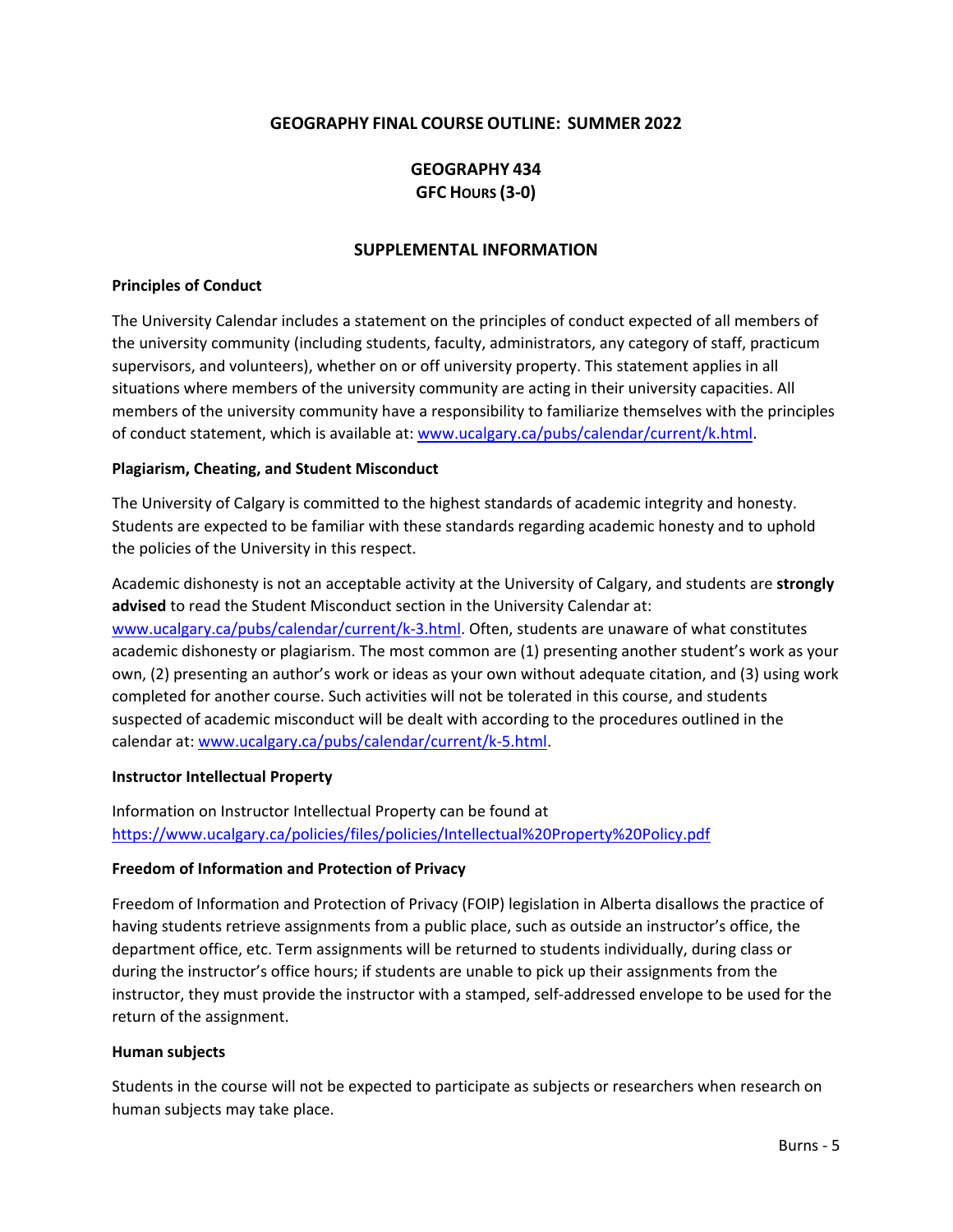### **Internet and electronic communication device information**

There are not restrictions on the use of laptops and tablets in class if they are used to take notes or find information relevant to the class, and if there is no disturbance or distraction of other students or the instructor. Phones must be turned off during class, unless you have previously identified yourself to the instructor as a health care or law enforcement professional.

### **Posting of Grades and Picking-up of Assignments**

Graded assignments will be returned by the instructor or teaching assistant personally during scheduled lecture or laboratory periods, unless they are made available electronically through the course D2L webpage. Grades and assignments will not be available at the Department of Geography's main office.

### **Academic Accommodations**

It is the student's responsibility to request academic accommodations, according to the university policies and procedures listed in the University Calendar.

The student accommodation policy can be found at: [www.ucalgary.ca/access/accommodations/policy.](http://www.ucalgary.ca/access/accommodations/policy)

Students needing an accommodation because of a disability or medical condition should communicate this need to Student Accessibility Services in accordance with the Procedure for Accommodations for Students with Disabilities: [www.ucalgary.ca/policies/files/policies/student-accommodation-policy.pdf.](http://www.ucalgary.ca/policies/files/policies/student-accommodation-policy.pdf)

Students needing an accommodation based on a protected ground other than disability should communicate this need, preferably in writing to their instructor or the Department Head (email: [david.goldblum@ucalgary.ca\)](mailto:david.goldblum@ucalgary.ca).

## **Copyright Legislation**

All students are required to read the University of Calgary policy on Acceptable Use of Material Protected by Copyright [\(www.ucalgary.ca/policies/files/policies/acceptable-use-of-material-protected](http://www.ucalgary.ca/policies/files/policies/acceptable-use-of-material-protected-by-copyright.pdf)[by-copyright.pdf\)](http://www.ucalgary.ca/policies/files/policies/acceptable-use-of-material-protected-by-copyright.pdf) and requirements of the copyright act [\(https://laws-lois.justice.gc.ca/eng/acts/C-](https://laws-lois.justice.gc.ca/eng/acts/C-42/index.html)[42/index.html\)](https://laws-lois.justice.gc.ca/eng/acts/C-42/index.html) to ensure they are aware of the consequences of unauthorised sharing of course materials (including instructor notes, electronic versions of textbooks etc.). Students who use material protected by copyright in violation of this policy may be disciplines under the Non-Academic Misconduct Act.

## **Wellness and Mental Health Resources**

The University of Calgary recognizes the pivotal role that student mental health plays in physical health, social connectedness, and academic success and aspires to create a caring and supportive campus community where individuals can freely talk about mental health and receive supports when needed. We encourage you to explore the mental health resources available throughout the university community, such as counselling, self-help resources, peer support, or skills-building available through the SU Wellness Centre (Room 370, MacEwan Student Centre,

[https://www.ucalgary.ca/wellnesscentre/services/mental-health-services\)](https://www.ucalgary.ca/wellnesscentre/services/mental-health-services) and the Campus Mental Health Strategy website [\(http://www.ucalgary.ca/mentalhealth/\)](http://www.ucalgary.ca/mentalhealth/).

## **Contact Information for Student and Faculty Representation**